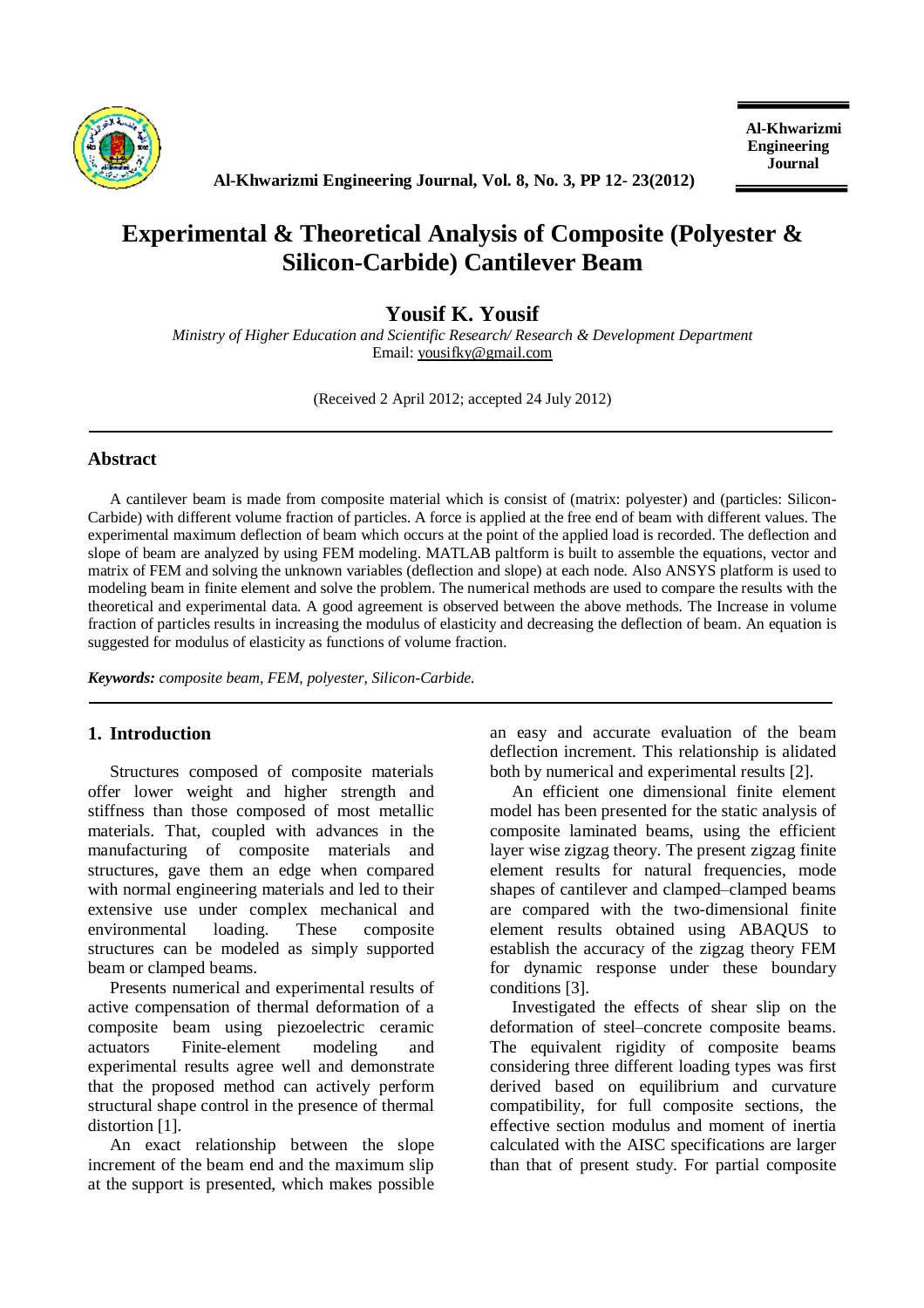sections, the AISC predictions are more conservative than the present study [4].

Investigate the structural behavior of concreteencased composite beam–columns with T-shaped steel section. The test results indicate that the cyclic behavior and failure modes of the beam– columns are greatly affected by the direction of the bending moment owing to the unsymmetrical cross section. [5]

Reviews the available literature on the state of the art of prefabricated wood composite I-beams. The results of analytical and experimental investigations illustrate the effects of materials, Joint, geometry, and environment on the shortand long-term performance of I-beams.[6]

#### **2. Experimental Work**

#### **2.1. Composite Material**

The material used in this work is made from composite material including:

- Matrix: polyester.
- Particle: powder of Silicon-Carbide

A homogenous mixing of powder with the polyester is done with the following particles volume fraction:

#### **Table 1,**

#### **Volume Fraction of Silicon-Carbide Particles.**

Each volume fraction gives new composite mechanical properties as comparing with the matrix or particle. The important property of composite material here is the modulus of elasticity (E). The value of (E) depends on volume fraction, modulus of elasticity for each matrix and particle material and given by the following equation [7]:

$$
E = VmEm + VpEp
$$
 (1)

Where:

E: modulus of elasticity of composite material (N/mm2)

Vm: matrix volume fraction

Vp: particle volume fraction

Em: matrix modulus of elasticity (2000N/mm2) Ep: particle modulus of elasticity (4\*105N/mm2)

To calculate the modulus of elasticity (E) for the composite material, sub the above value of (Em,Ep) and the values of (Vm,Vp) from table (1) in the above equation(1). The results values of  $(E)$ are given in Table (2).

| Table 2, |                                                        |  |  |
|----------|--------------------------------------------------------|--|--|
|          | <b>Modulus of Elasticity for Each Volume Fraction.</b> |  |  |

| $Vp \gamma$ | E(N/mm <sup>2</sup> ) |  |
|-------------|-----------------------|--|
| 0.1         | 2398                  |  |
| 0.2         | 2796                  |  |
| 0.3         | 3194                  |  |
| 0.4         | 3592                  |  |
| 0.5         | 3990                  |  |
| 0.6         | 4388                  |  |
| 0.7         | 4786                  |  |
| 0.8         | 5184                  |  |
| 0.9         | 5582                  |  |
| 1           | 5980                  |  |

# **2.2. Beam Preparation and Boundary Conditions**

The sample of beam is made from composite material consist of (matrix: polyester) and (particle: Silicon Carbide). The beam sample is made with different volume fraction as mentioned. The geometry of beam is shown in Fig.  $(1)$  :



**Fig. 1. Cantilever Beam with Free end Load.** 

\*rectangular cross sectional area with: Width:  $b=13$  mm. Height:  $h=6$  mm. \*length:  $L= 191$  mm.

A concentrated load is applied at the free end of beam length (x=L) to give a maximum deflection at this point. The state of boundary conditions for cantilever beam is given as follow:

Deflection  $&$  slope=0 at  $(x=0)$ .

The values of forces used in this work are given in Table (3).

**Table 3**, **The Values of Load Used.** 

|  |  | $P(N)$ 0.981 1.962 2.943 3.924 4.905 5.886 |  |
|--|--|--------------------------------------------|--|
|  |  |                                            |  |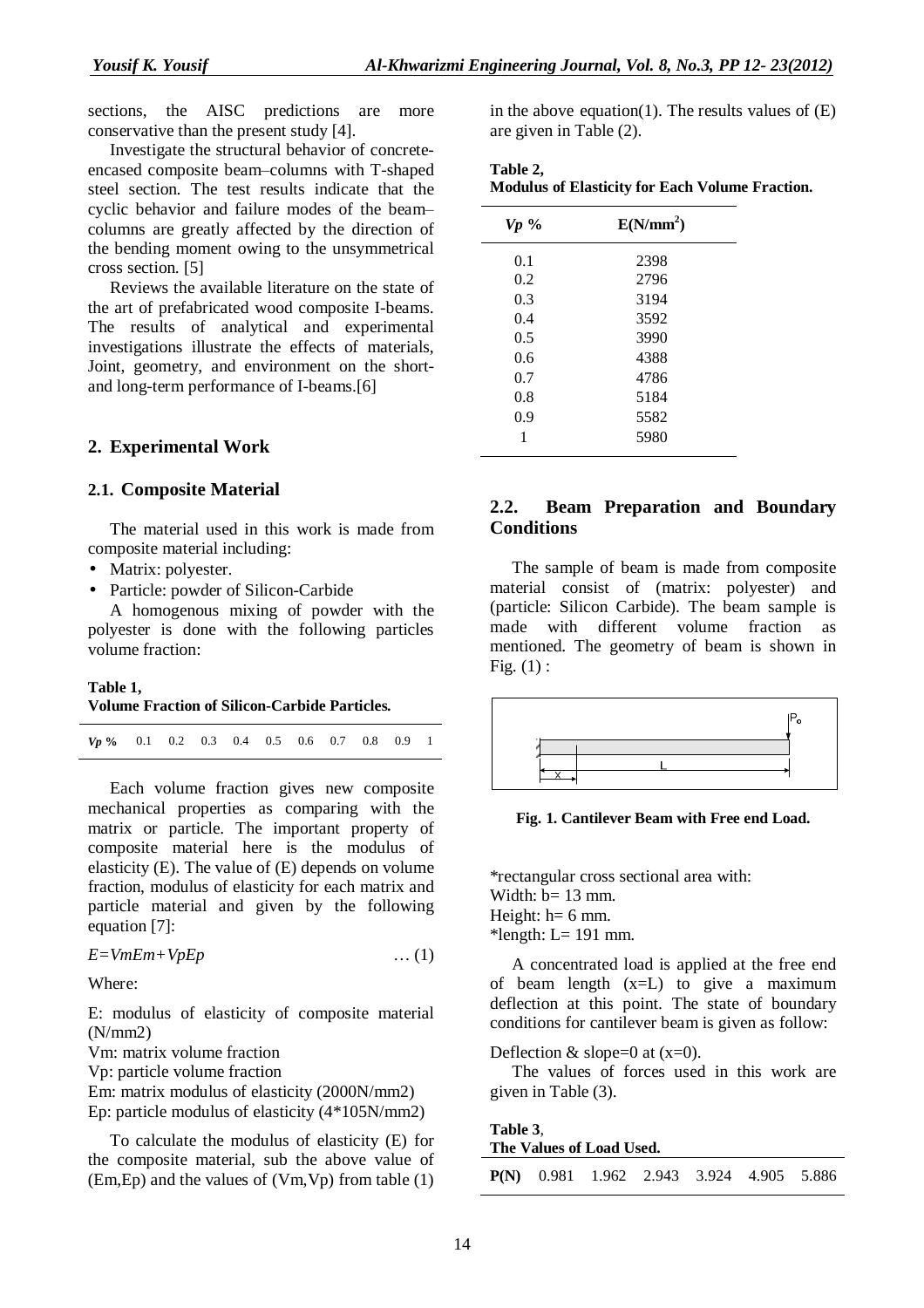### **3. Theoretical Analysis**

The deflection of concentrated force beam  $(Fig. (1))$  given in the following equation[8]:

$$
y = d = \frac{Px^3}{6EI} - \frac{Px^2L}{2EI} \qquad ...(2)
$$

Hence, the maximum deflection occurred at the free  $end(x=L)$ :

$$
d = \frac{PL3}{3EI} \tag{3}
$$

Differentiate Eq.(2) to give the slope of beam  $(\theta = dy/dx)$ :

$$
dy/dx = q = {Px^2 \over 2EI} - {PxL \over EI}
$$
 ...(4)

Where:

I: moment of inertia. Its equation in this work is:

$$
I = \frac{bh^3}{12} \qquad \qquad \dots (5)
$$

The beam dimensions  $(b=13 \text{ mm}; \text{ h}=6 \text{ mm})$ , therefore, the value of I is:  $I= 234$ mm4.

#### **4. Finite Element Method**

The analysis of finite element equations is based on the Euler-Bernoulli equation for beam bending [9, 10, and 11]:

$$
r\frac{\partial^2 v}{\partial t^2} + \frac{\partial^2}{\partial x^2} (EI \frac{\partial^2 v}{\partial x^2}) = q(x,t) \qquad ...(6)
$$

where:

v(x,t): transverse displacement of the beam. ρ: mass density per volume.

EI: beam rigidity.

 $q(x,t)$ : external applied pressure loading. t,x :time and spatial axis along the beam axis.

Applying one of the methods of weighted residual, Galerkin's method, to the beam equation (Eq.(6)) to develop the finite element formulation and the corresponding matrix equations.

The weight residual of Eq. $(6)$  is :

$$
\int_{0}^{1} \left(r \frac{\partial^2 v}{\partial t^2} + \frac{\partial^2}{\partial x^2} (EI \frac{\partial^2 v}{\partial x^2}) - q \right) w dx = 0 \quad ...(7)
$$

where:

L: length of beam. w: a test function.

Describe the beam in to a number of finite element, integrate Eq.(7) by parts twice for the second term gives:

$$
II = \sum_{i=1}^{n} I
$$
  
\n
$$
\int_{\Omega^{e}} \frac{\partial^{2} v}{\partial t^{2}} w dx + \int_{\Omega^{e}} EI \frac{\partial^{2} v \partial^{2} w}{\partial x^{2}} dx - \int_{\Omega^{e}} q w dx I + [V_{m} - M \frac{\partial w}{\partial x}]_{0}^{1} = 0
$$
  
\n...(8)

Where:

$$
V_m = EI \frac{\partial^3 v}{\partial x^3}
$$
: shear force.  

$$
M = EI \frac{\partial^2 v}{\partial x^2}
$$
: bending moment.

: . *an element domain e* Ω

: . *n number of elements for beam*

The shape function is considered in term of nodal variable. Assume beam element have two nodes one at each end as shown in Fig. (2).



**Fig. 2. Deflection and Slope of Each Node in Element.** 

The deformation of beam must have continuous slope as well as continuous deflection at any neighboring beam elements (slope: θi, deflection: vi), as nodal variables. The Euler-Bernoulli equation for beam bending is based on the assumption that the plane normal to the neutral axis before deformation remains normal to the neutral axis after deformation. The deflection equation is assumed as a cubic polynomial:

$$
v(x) = c_o + c_1 x + c_2 x^2 + c_3 x^3 \qquad \dots(9)
$$

The slope can be found by differentiate eq.(9) w.r.t. x as follow:

$$
q(x) = c_1 + 2c_2x + 3c_3x^2 \qquad \qquad ...(10)
$$

The deflection and slope at each node yield: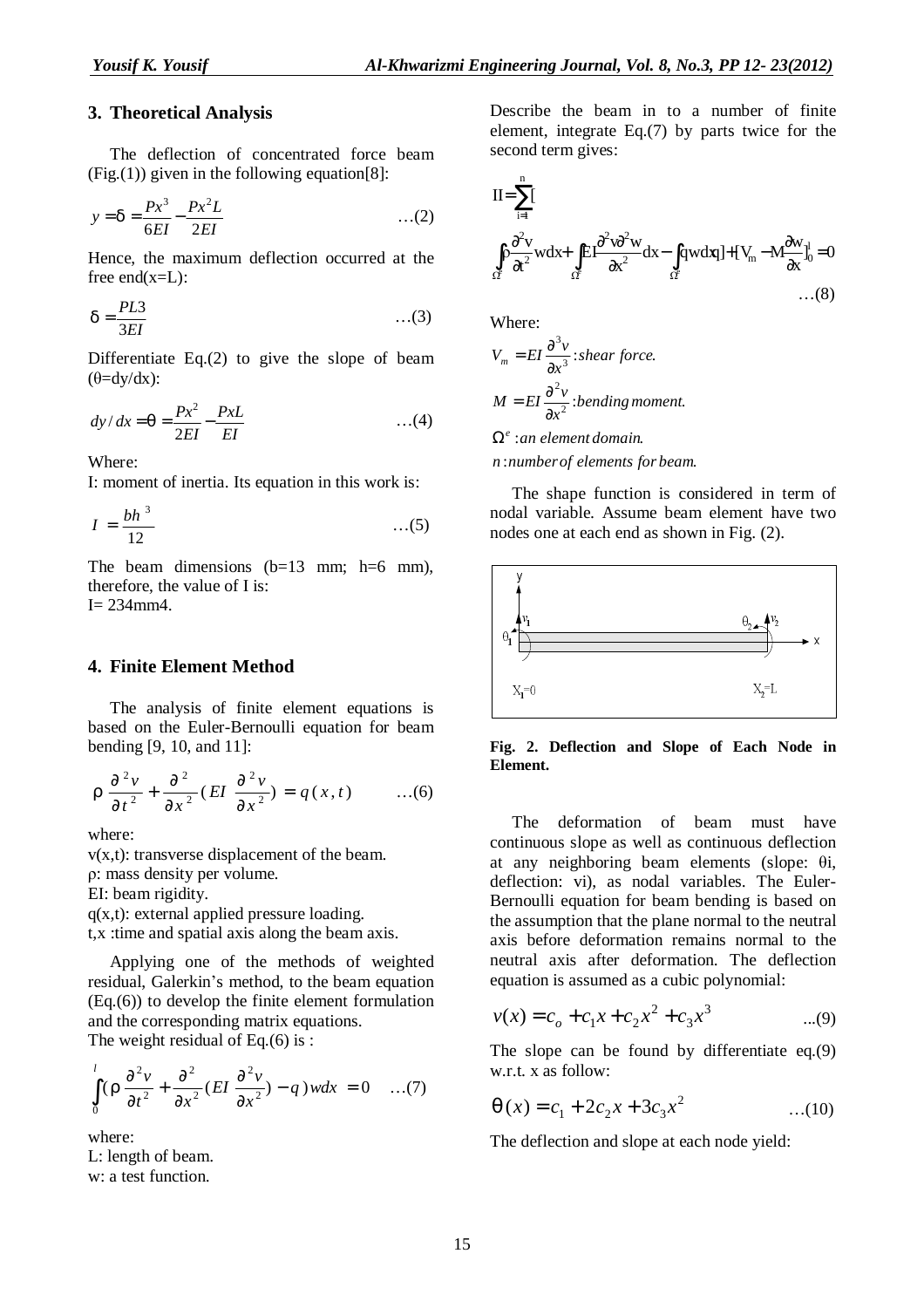$$
v(0) = c_o = v_1
$$
  
\n
$$
q(0) = c_1 = q_1
$$
  
\n
$$
v(l) = c_o + c_1 l + c_2 l^2 + c_3 l^3 = v \qquad ...(11)
$$
  
\n
$$
q(l) = c_1 + 2c_2 l + 3c_3 l^2 = q_2
$$

Solving  $eq.(11)$  for ci in term of nodal variable (deflection and slope) and substituting the results into eq.(9) gives:

$$
v(x) = H_1(x)v_1 + H_2(x)q_1 + H_3(x)v_2
$$
  
+ H<sub>4</sub>(x)q<sub>2</sub> ... (12)

Where:

$$
H_1(x) = 1 - \frac{3x^2}{l^2} + \frac{2x^3}{l^3}
$$
  
\n
$$
H_2(x) = x - \frac{2x^2}{l} + \frac{x^3}{l^2}
$$
  
\n
$$
H_3(x) = \frac{3x^2}{l^2} - \frac{2x^3}{l^3}
$$
  
\n
$$
H_4(x) = -\frac{x^2}{l} + \frac{x^3}{l^2}
$$
...(13)

The function Hi are called Hermitian shape function. Application of this function and Galerkin's method to the second term of eq.(8) results in the stiffness matrix of the beam element. That is :

$$
[K^e] = \int_0^l [B]^T EI [B] dx
$$
 ...(14)

Where:

$$
[B] = \{H^{n_1}, H^{n_2}, H^{n_3}, H^{n_4}\} \qquad \dots (15)
$$

The corresponding element nodal degrees of freedom are:

$$
\{d^e\} = \{v_1 \ q_1 \ v_2 \ q_2\} \qquad \qquad \dots (16)
$$

Differentiate the shape function twice and sub the results in eq.(15) which can be sub in eq.(14) to find the integration results of the element stiffness matrix as follows:

$$
[K^{e}] = \frac{EI}{l^{3}} \begin{bmatrix} 12 & 6l & -12 & 6l \\ 6l & 4l^{2} & -6l & 2l^{2} \\ -12 & -6l & 12 & -6l \\ 6l & 2l^{2} & -6l & 4l^{2} \end{bmatrix}
$$
...(17)

The third term of eq.(8) represented as a concentrated load in this work, Fig. (3), the element force vector is :

$$
\{F^{e}\} = \int_{0}^{l} p_{o} d(x - x_{o}) \begin{cases} H_{1} \\ H_{2} \\ H_{3} \\ H_{4} \end{cases} dx = p_{o} \begin{cases} H_{1}(x_{0}) \\ H_{2}(x_{0}) \\ H_{3}(x_{0}) \\ H_{4}(x_{0}) \end{cases} \qquad ...(18)
$$

where:

Po: the concentrated load applied at x=xo.  $\delta(x=xo)$ : dirac dilta function.



**Fig. 3. The Location of Concentrated Load in Element**.

For the static bending analysis of beams, the first term of eq.(8) which is the inertia force is neglected. The last term in the same above equation is the boundary conditions of shear and bending moment at the two points  $(x=0 \& x=L)$ . Only a concentrated force is used at the free end of beam, therefore, the last term of eq.(8) will neglect.

Assembling the element stiffness matrices and vector results in the system matrix equation given below:

$$
[K]\{d\} = \{F\} \tag{19}
$$

#### **4.1. Finite Element Programming**

The finite element method [12] has been done using a MATLAB platform. The steps of this platform are shown in Fig. (4) and explained as follows:

Step  $(1)$ : in this step, it assumed that the number of element used is five with (6 nodes). Each node has two degree of freedom.

Step (2): material properties represented by input the modulus of elasticity for each value of volume fraction which is described in Table (2) of the experimental work.

Input the beam dimensions included the width, height and its length.

Step  $(3)$ : in finite element analyzing, it assume a half beam due to symmetry; therefore the boundary conditions will be:

At the fixd end  $(x=0, \text{ deflection}=0, \text{slope}=0)$ .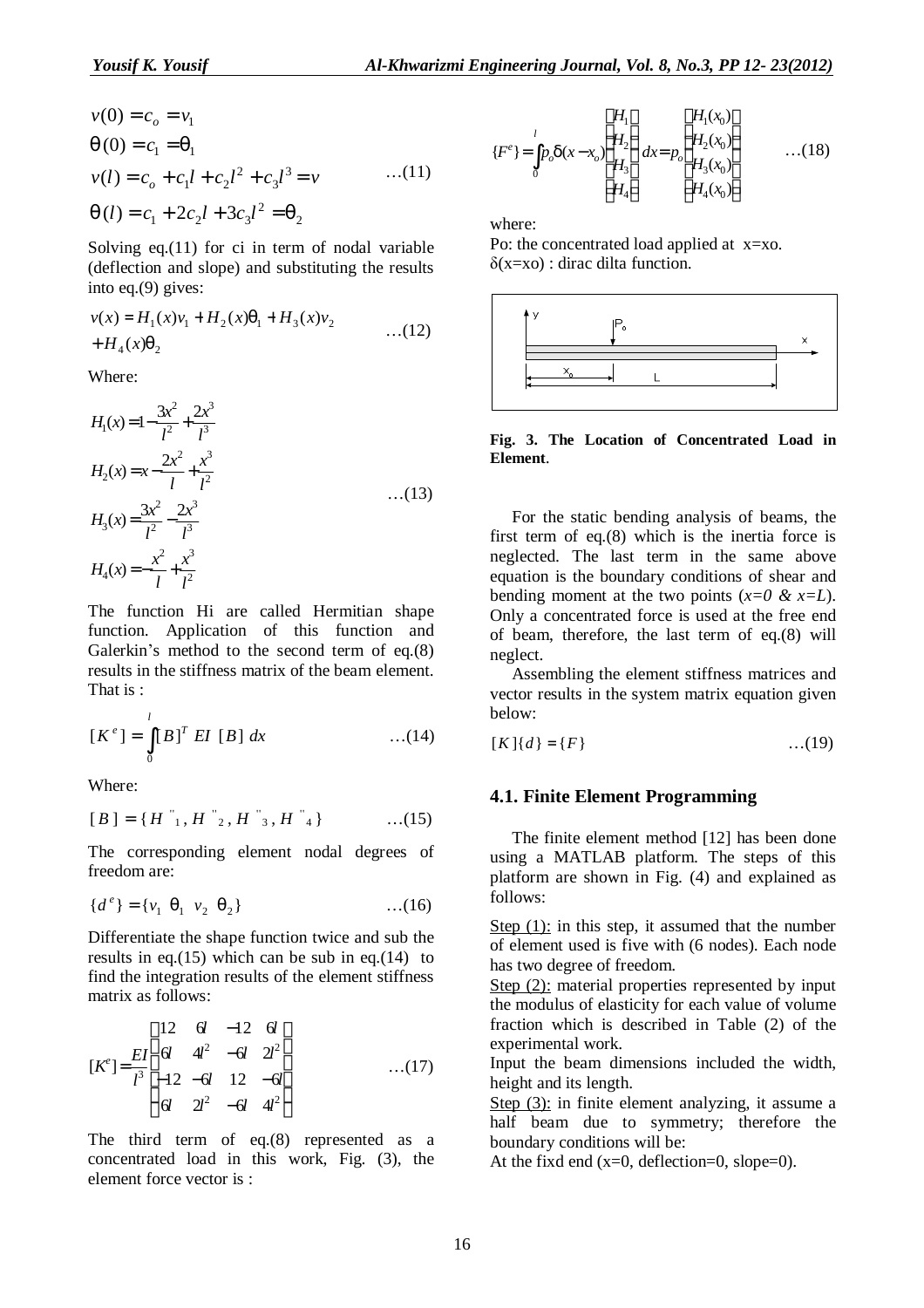Step (4):the applied load will concentrate at the free end of beam and its value be (F).

Step (5): element stiffness can be evaluated from eq. $(17)$ .

Step (6): global element stiffness has been evaluated for the half beam as matrix of dimension (12\*12).

Step (7): solve eq.(19) to give the deflection and slope at each node.



**Fig. 4. Steps of Finite Element Method.** 

### **5. Beam Modeling in ANSYS Platform**

ANSYS 11 platform is used to analyze the deflection and slope of beam which is defined by ten elements (11 nodes) as shown in Fig. (5). The material property (E), beam dimensions (b,h,L) and boundary conditions is given as input data from the experimental work. Also the concentrated load is applied at the free end of beam length (node 11: x=L).



**Fig. 5. Element and Node Numbering of Beam in ANSYS Platform.** 

#### **6. The Result**

The experimental results are plotted in figures (6-15) for wide range of concentrated force. Each figure represent the variation of maximum beam deflection (at x=L) with the applied concentrated load at the same point for each volume fraction mentioned in the experimental work. Theoretical, finite element method and the analyzing of beam deflection using ANSYS paltform are used here to compare the result data of those methods with the experimental data. Basically, increasing the concentrated load results in increasing the deflection of beam. The models of FEM and ANSYS platform for analysis the deflection of beam gives a good agreement with the theoretical analysis as well as with the experimental data. In general, the relation between the applied load and the deflection has a linear function. As it has been observed, the experimental data are alternate about the theoretical, FEM and ANSYS results with small error. A scatter experimental data are observed which may be due to the mistake recording of equipment.

Variation of maximum deflection with volume fraction for each load is shown in Figure (16). Increasing the volume fraction of Silicon-Carbide particles results in decreasing the deflection with a smooth curve . This is due to increasing the modulus of elasticity of composite material with increasing the volume fraction of particles as in Table (2).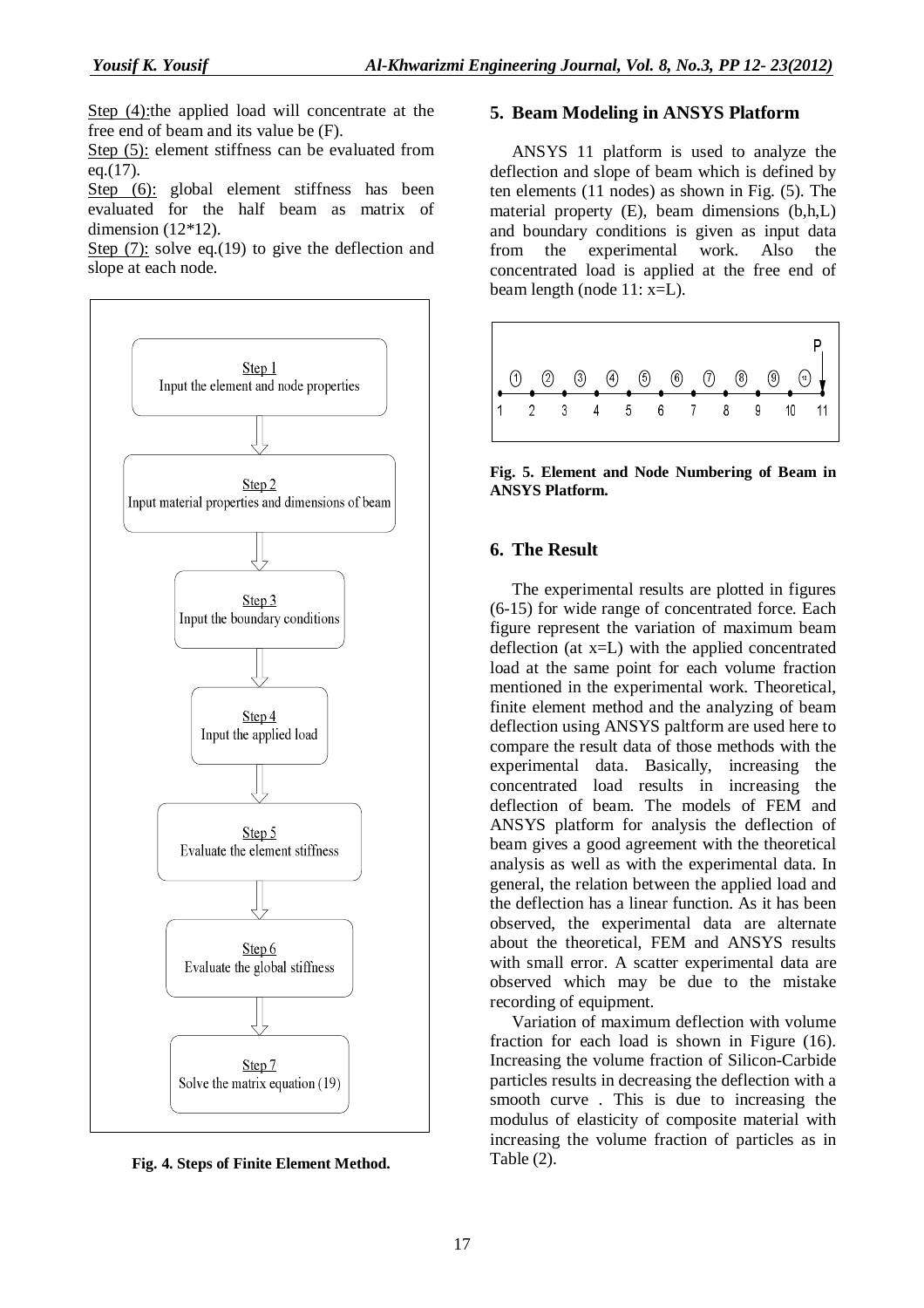FEM and ANSYS platform gives the deflection for each point of beam as well as the slope of beam at each point. A sample results is choose for the applied load  $(P=5.886 \text{ N})$  and volume fraction (*Vp*=0.1%) shown in Figure (17). A good agreement is observed as comparing the numerical method with the theoretical equation.

The deformed shape resulted from the ANSYS platform for the same above force and volume fraction is shown in figures (18 & 19) for deflection and slope results respectively.

On the other hand another suggested equation can be found for the modulus of elasticity for composite material of this work as a function of volume fraction of particle. Figure (20) show the graph of modulus of elasticity with particle volume fraction. The linear equation can be represented as follow:

 $E(Vp) = 2000 + 398000 * Vp$  ... (20)

Where (*Em*=2000 GPa), the above equation can be written in another form as follow:

$$
E(Vp)=Em+398000*Vp
$$
...(21)



**Fig. 6. Variation of Deflection with the Applied**   $Force (Vp=0.2%).$ 



**Fig. 7. Variation of Deflection with the Applied Force** (*Vp*=0.1%).



**Fig. 8. Variation of Deflection with the Applied Force (***Vp***=0.3%).**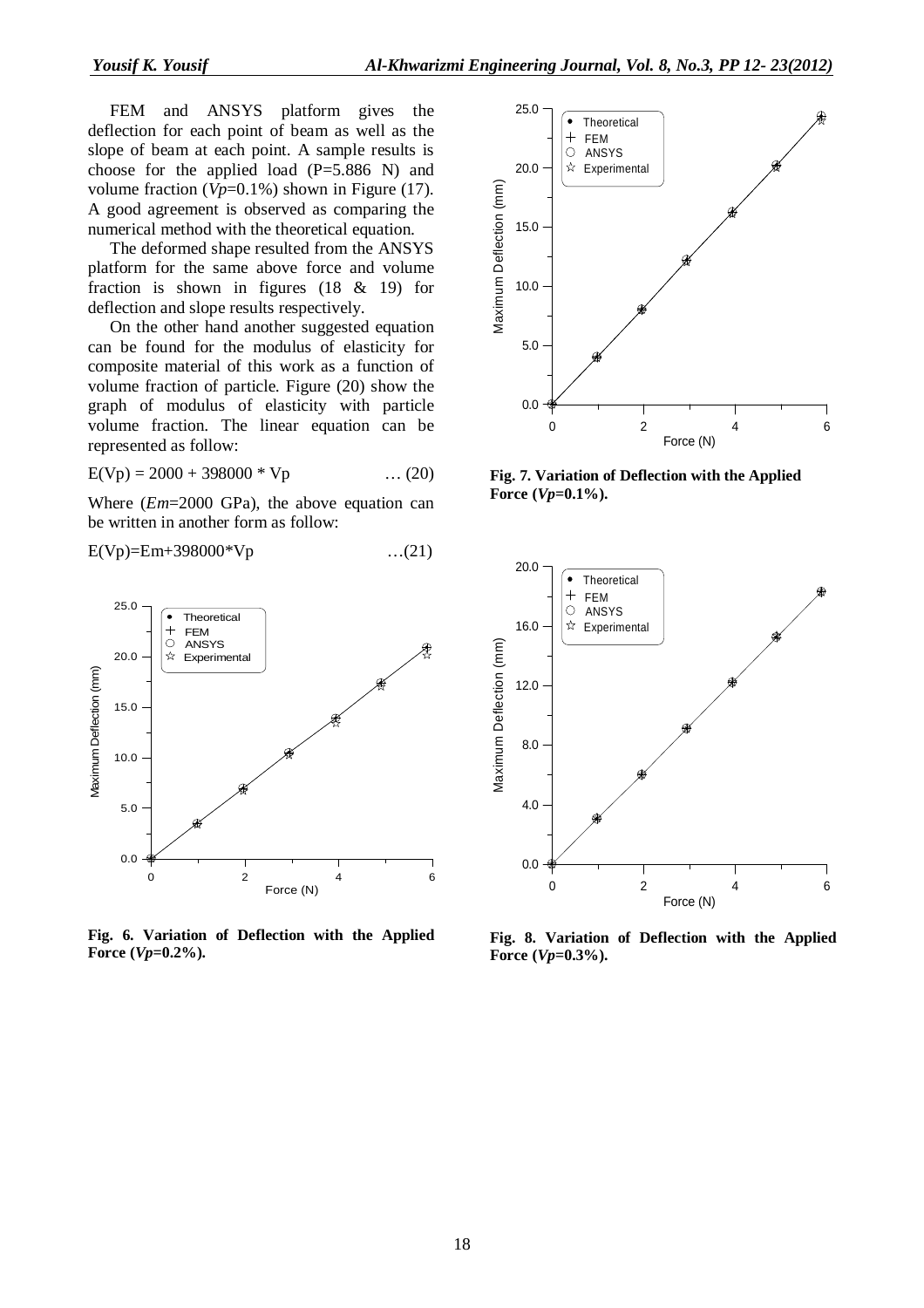

**Fig. 9. Variation of Deflection with the Applied Force (Vp=0.4%).** 



**Fig. 11. Variation of Deflection with the Applied Force (Vp=0.6%).** 



**Fig. 10. Variation of Deflection with the Applied Force (Vp=0.5%).** 



**Fig. 12. Variation of Deflection with the Applied Force** (*Vp*=0.7%).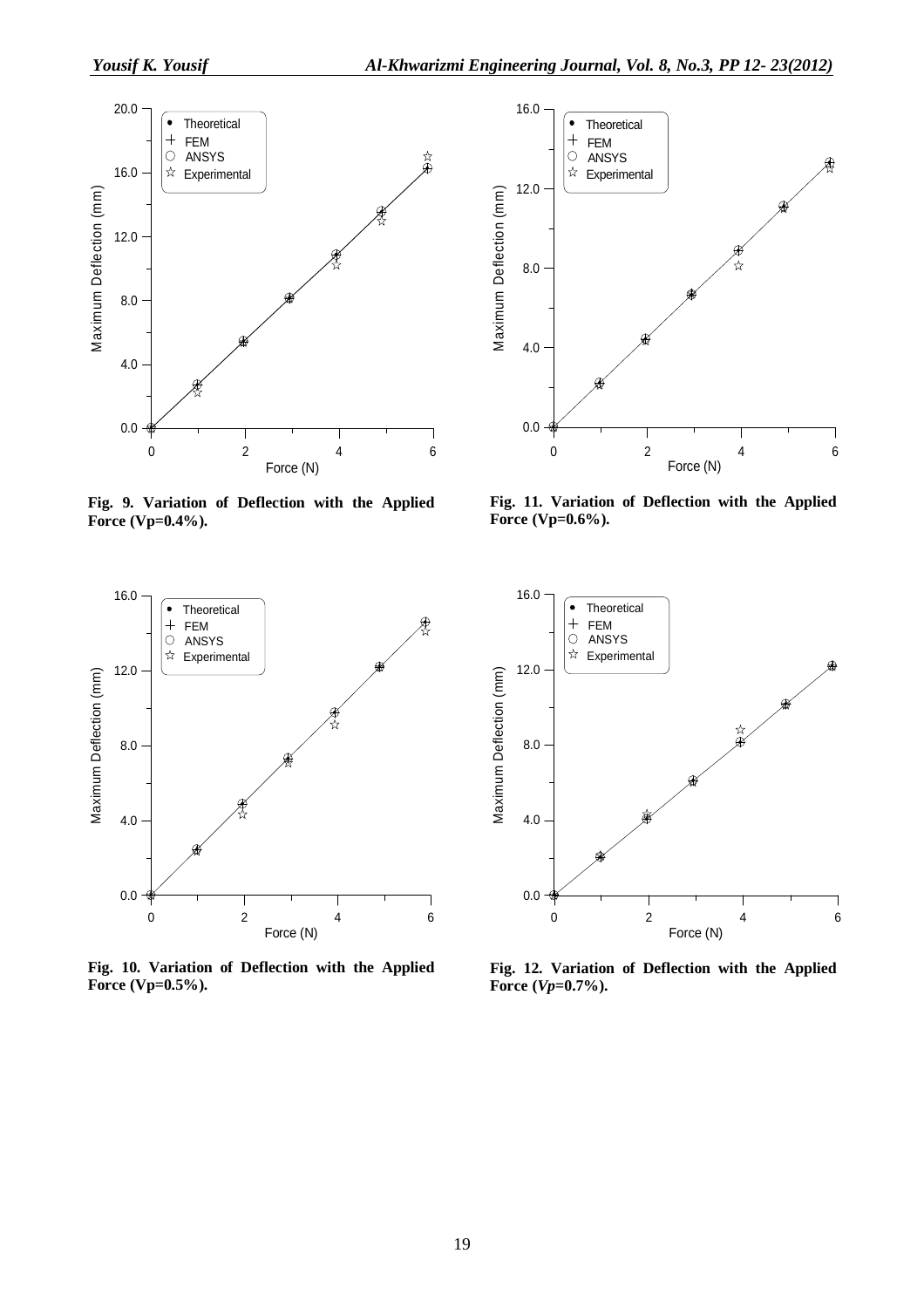

**Fig. 13. Variation of Deflection with the Applied Force** (*Vp*=0.8%).



**Fig. 14. Variation of Deflection with the Applied Force (Vp=0.9%).** 



**Fig. 15. Variation of Deflection with the Applied Force** (*Vp*=1%).



**Fig. 16. Variation of Deflection with the Volume Fraction .**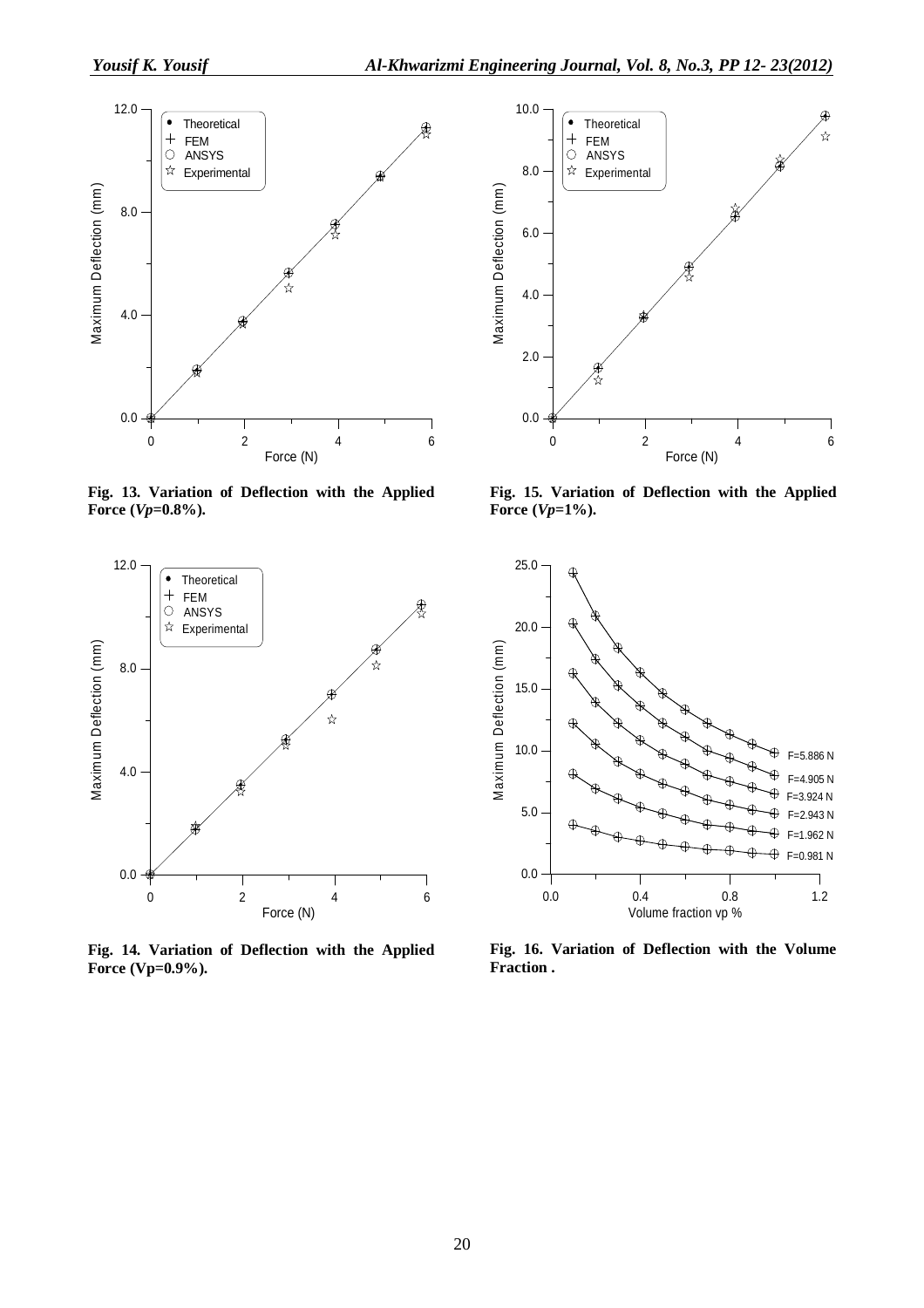

**Fig. 17. Variation of Slope with the Distance (x).** 



**Fig. 18. Variation of Deflection along Beam Length for (P=5.886 N) and (Vp=0.1%), ANSYS Platform.** 



**Fig. 19. Variation of Slope Along Beam Length for (P=5.886 N) and (Vp=0.1%), ANSYS Platform.** 



**Fig. 20. Variation of (E) with Volume Fraction.**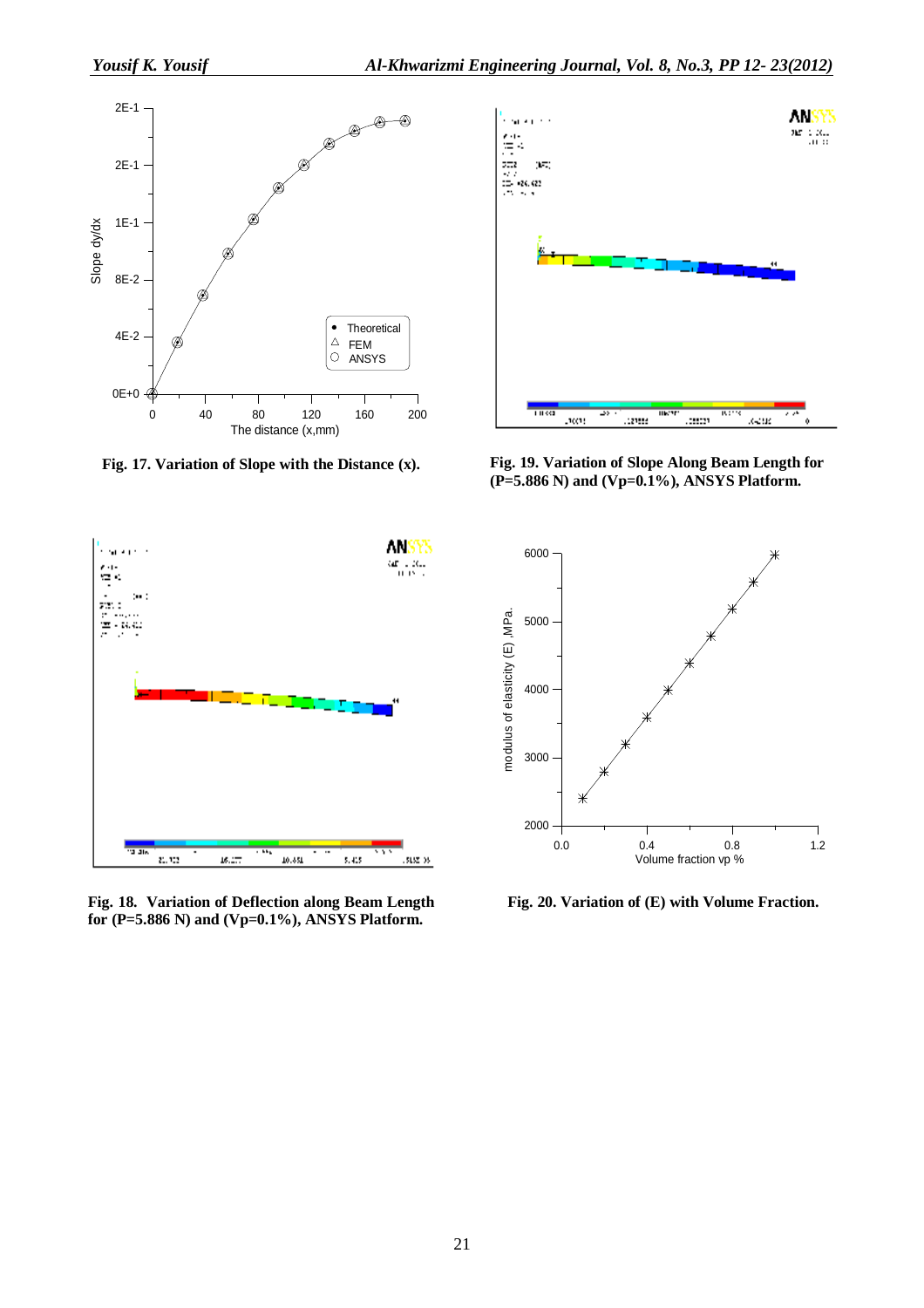# **7. Conclusions**

The theoretical FEM analysis for the deflection of beam gives a good agreement with the experimental results.

## Experimental

Increasing the volume fraction of Silicon-Carbide particles, decreasing the deflection of beam for the same applied force & increasing the modulus of elasticity of composite material with increasing the volume fraction of particles.

## Theoretical

The slope calculated from the FEM and ANSYS program gives a good agreement comparing with the theoretical equation.

The relation between the deflection reduction and the volume fraction is suggested as a polynomial third order equation.

A linear equation for the modulus of elasticity for the composite material as a function of volume fraction and matrix modulus of elasticity is observed and the fitting of this equation is suggested.

# **8. References**

- [1] G. Song1, X. Zhou and W. Binienda "Thermal deformation compensation of a composite beam using piezoelectric actuators" SMART materials and structure, institute of physics publishing, Smart Mater. Struct. 13 (2004) 30–37 .
- [2] P. Gelfi and E. Giuriani "Influence of Slab-Beam Slip on the Deflection of Composite Beams" International Journal for Restoration of Buildings and Monuments Vol. 9, No 5, 475–490 (2003)
- [3] M. Naushad Alam and Nirbhay Kr. Upadhyay "Finite Element Analysis of Laminated Composite Beams for Zigzag Theory using MATLAB" International Journal of Mechanics and Solids , ISSN 0973-1881 Volume 5, Number 1 (2010), pp. 1-14
- [4] Jianguo Nie1 and C. S. Cai, P.E., M.ASCE "Steel–Concrete Composite Beams Considering Shear Slip Effects", journal of structures engineering ASCE / April 2003.
- [5] Cheng-Chih Chen, Jian-Ming Li, C.C. Weng , "Experimental behavior and strength of concrete-encased composite beam–columns with T-shaped steel section under cyclic loading", Journal of Constructional Steel Research 61 (2005) 863–881.
- [6] Robert J. Leichti , Robert H. Falk and Theodore L. Laufenberg "prefabricated wood composite I-beams: a literature review " Wood and Fiber Science, 2(1), 1990, pp. 62- 79.
- [7] Autar K. Kaw " mechanics of composite materials" Taylor & Francis Group, LLC,2006.
- [8] Lloyd Hmilton Donnell "Beams, Plates and Shells" McGraw-Hill, Inc. 1976.
- [9] O.C. Zienkiewics, Frs. "the finite element method" Mc. Graw Hill Book Company (UK) limited 1977.
- [10] Tirupathir. Chandrupathla and Ashok D.Belegundu "finite element in engineering" Prentice/hall of India,1977.
- [11] James Doyle "Finite element methods" John Wiley & Sons, Ltd 2004.
- [12] Hinton and D.R.J. Owen. " Finite element Programing" Academic Press Inc. (London) LTD.1983.